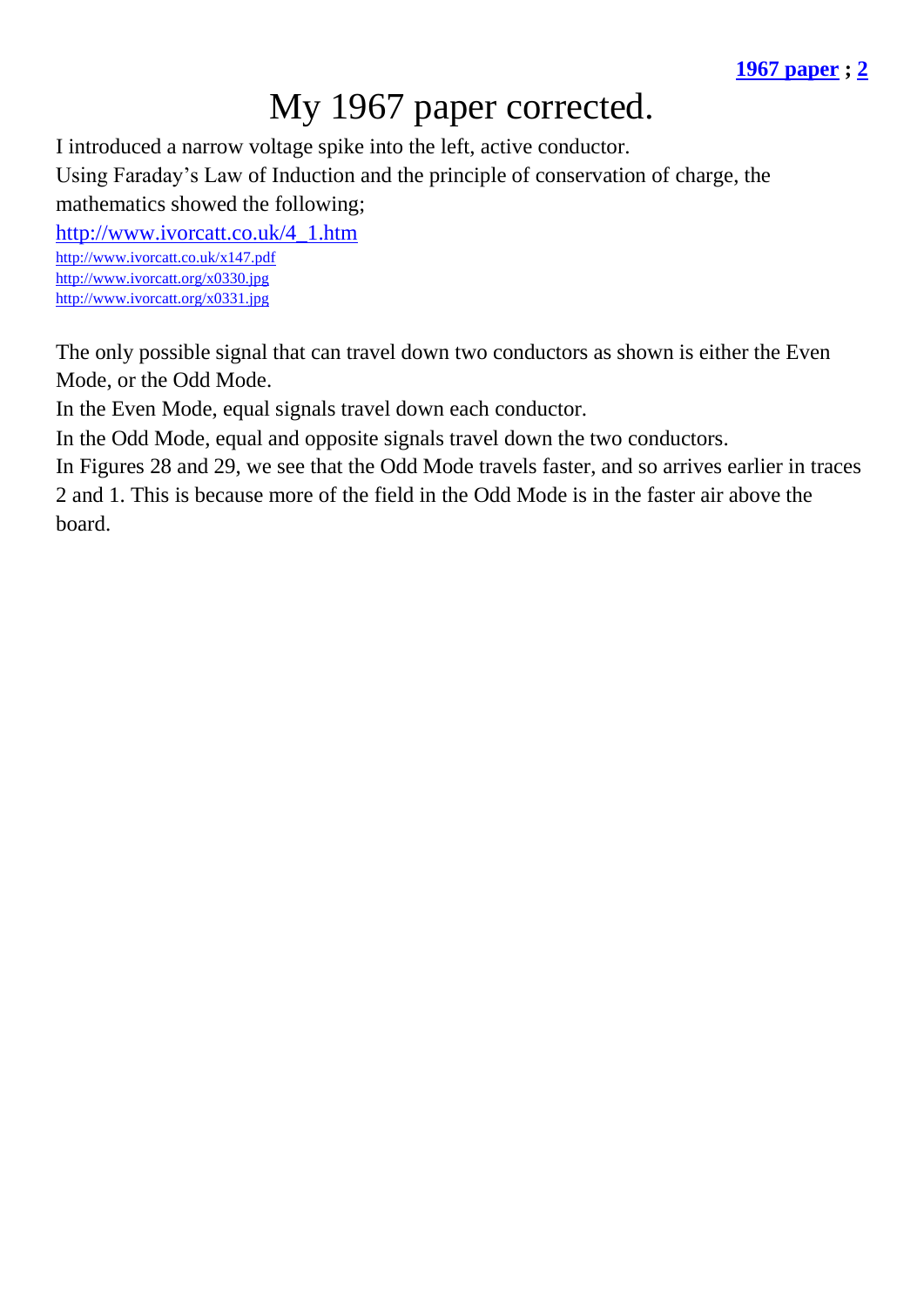

Fig. 26. Dimensions of board used to produce photographs.

Third trace in Fig. 28, pulse 400 picosec wide, or 6cm wide, introduced into left hand (active) line.



Fig. 28. Active line. Third trace: front end of line. Second trace: 120 inches down line. First trace: 234 inches down line. Vertical scale 20 mV/div. EH-125 generator. 10-volt pulse thru 10-dB pad into line. Probing by 500-ohm  $(10\times)$  probe thru 10-dB pad into 50-ohm input of Tektronix 4S2 plug-in unit of 661 oscilloscope. Horizontal scale: 5 ns/div.



Fig. 29. Passive line. Third trace: front end of line. Second trace: 120 inches down line. First trace: 234 inches down line.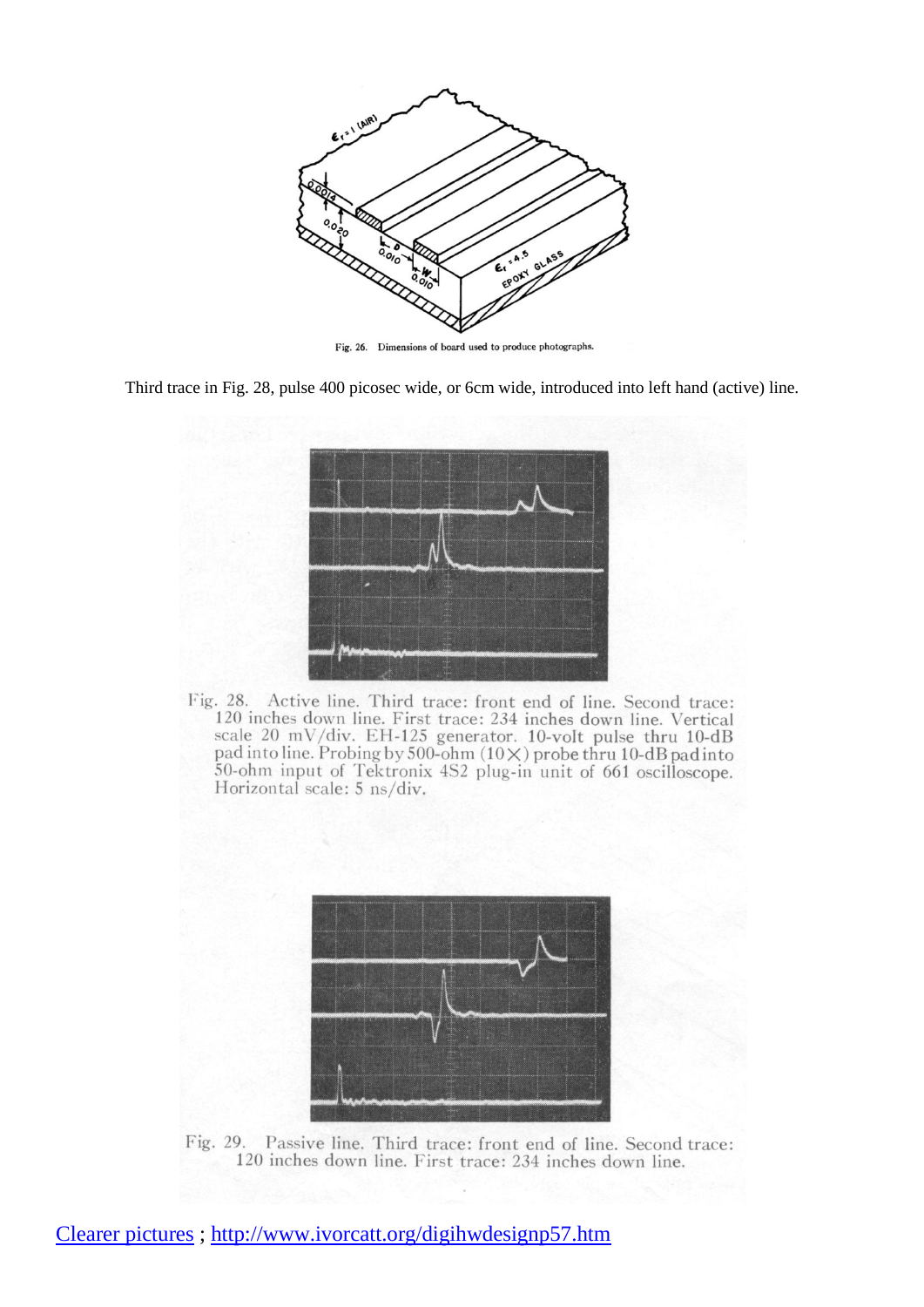The problem is that in the case of surface conductors above, the signal is not pure TEM. In the case of buried conductors, below, both signals see only epoxy glass, and travel at the same velocity. They are therefore TEM, and form a third mode, disallowed by the mathematics. They must comprise the two modes superposed, which Faraday's Law disallows.

Now in Figures 28 and 29, electric current flows to the right, into the paper, except for the current in the passive line in the odd mode, when it travels to the left, out of the paper. This means that, trace 3, before they separated out, electric current was flowing in and out, in both directions, in the passive line, in the same piece of conductor.

The mathematics, based on Faraday's Law, does not permit the traces showing the two modes superposed.

My 1967 article was wrong;

<http://www.ivorcatt.co.uk/x147.pdf>

it is equally valid for buried lines. The proof implies that any signal traveling down the pair of lines must be a combination of signals in the two modes superposed.

The proof, based on Faraday's Law and the Law of Conservation of Charge, did not allow the first trace.

Leaving aside the second Law, we deduce that the third traces experimentally disproved Faraday's Law of Induction. **<http://www.ivorcatt.co.uk/x29j.htm>**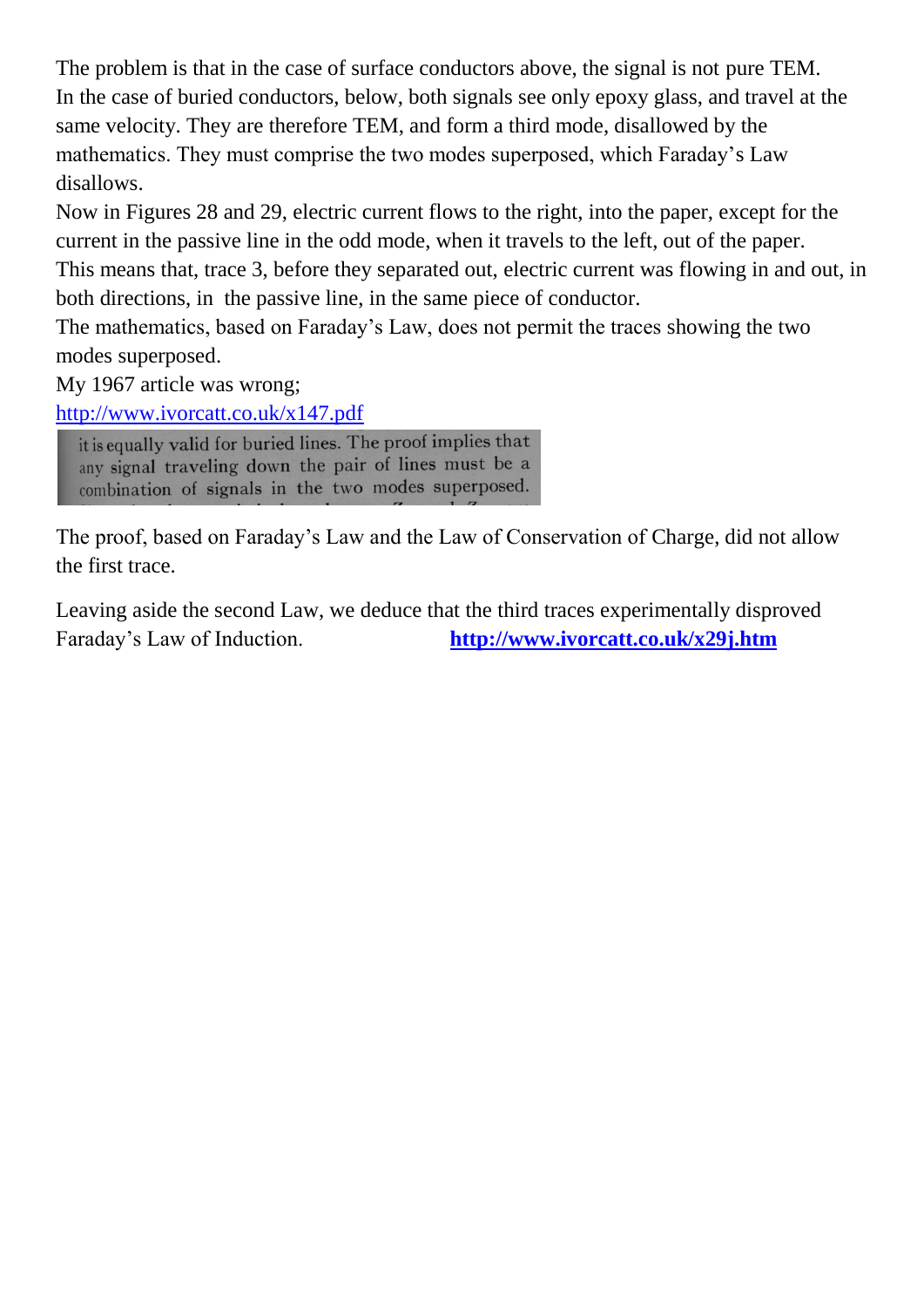

Fig. 5. Dimensions of board used to produce photograph



Fig. 7. Active line. Third trace: front end of line. Second trace: 120 inches down line. First trace: 234 inches down line. Vertical Scale: 20 mV/div. E-H-125 generator. 10-volt pulse through<br>10-dB pad into 50-ohm input of Tektronix 4S2 plug-in unit of<br>661 oscilloscope. Horizontal scale: 5 ns/div.



Fig. 8. Passive line. Third trace: front end of line. Second trace: 120 inches down line. First trace: 234 inches down line.

In Figures 7 and 8 we have only the illegal mode, Even Mode and Odd Mode superposed.